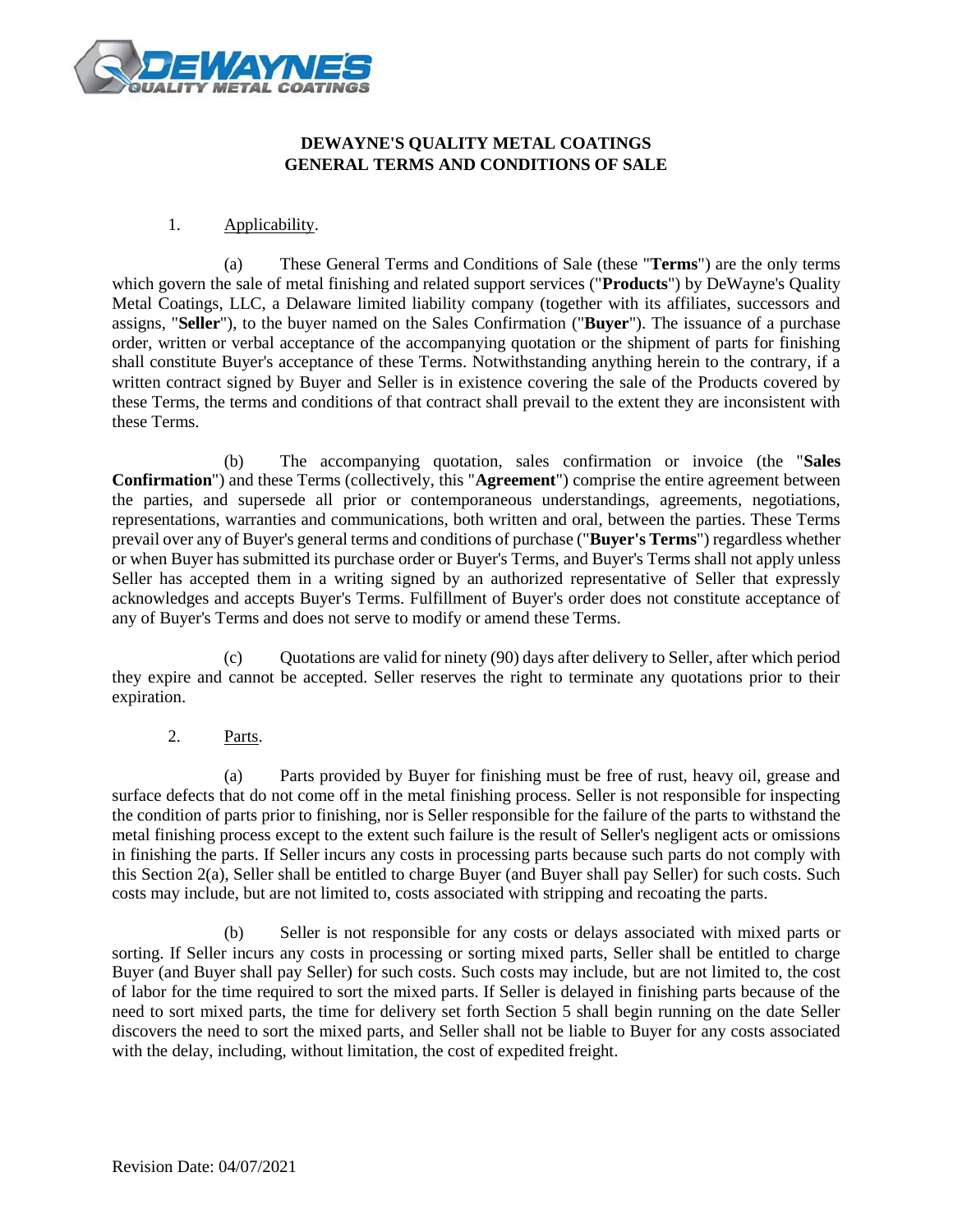

3. Tooling. Seller will maintain in good working order and repair any tooling provided by Buyer for so long as such tooling is required for the performance of Seller's obligations under this Agreement. Seller shall be entitled to charge Buyer (and Buyer shall pay Seller) for the costs associated with maintaining the tooling. Any tooling provided by Buyer that is left with Seller and not recovered by Buyer within six (6) months after Seller's performance under this Agreement shall become the property of Seller. A tooling fee may be charged to use seller's tooling.

4. Testing. Buyer is responsible for all charges associated with production part approval process ("**PPAP**") testing and sampling unless Seller agrees in writing to accept surrogate data. If Seller incurs any PPAP testing or sampling costs, Seller shall be entitled to charge Buyer (and Buyer shall pay Seller) for such costs.

# 5. Delivery.

(a) Seller will deliver finished Products to Buyer within a reasonable time after Seller's receipt of parts for finishing from Buyer. Without limiting the generality of the foregoing sentence, Seller will be deemed to have complied with the "reasonable time" standard if it delivers the parts within seven (7) business days, per process that Seller is required to run, commencing the first business day after Seller receives the parts. Seller shall not be liable for any delays, loss or damage in transit.

(b) Except as set forth in the Sales Confirmation or as otherwise agreed in writing by the parties, Seller shall deliver finished Products to Seller's location at 205 N. Industrial Dr., Lexington, Tennessee 38351 (the "**Delivery Point**") using Seller's standard methods for packaging and shipping such Products. Buyer is responsible for work instructions and materials if special packaging or handling is required. Unless Buyer pays for special packaging and handling, Seller will deliver the Products to Seller in the same containers and quantities (subject to any allowable scrap per Section 6) as received from Seller. Buyer shall take delivery of the Products within thirty (30) days after the Products have been delivered to the Delivery Point. Buyer shall be responsible for all loading costs and provide equipment and labor reasonably suited for receipt of the Products at the Delivery Point.

(c) Notwithstanding anything herein to the contrary, Seller may, in its sole discretion, without liability or penalty, make partial shipments of the Products to Buyer. Each shipment will constitute a separate sale, and Buyer shall pay for the units shipped whether such shipment is in whole or partial fulfillment of Buyer's purchase order.

(d) If for any reason Buyer fails to accept delivery on the date set forth in Section 5(b), or if Seller is unable to deliver the Products at the Delivery Point on such date because Buyer has not provided appropriate instructions, documents, licenses or authorizations: (i) risk of loss to the Products shall pass to Buyer; (ii) the Products shall be deemed to have been delivered; and (iii) Seller, at its option, may store the Products until Buyer picks them up, whereupon Buyer shall be liable for all related costs and expenses (including, without limitation, storage and insurance).

6. Quantity. If in its performance of this Agreement Seller delivers to Buyer a quantity of Products of up to two percent (2%) less than the quantity of parts Seller receives from Buyer, Buyer shall not be entitled to object to or reject the Products or any portion of them by reason of the shortfall and shall pay for such Products the Price(s). For the avoidance of doubt, the two percent (2%) figure shall be calculated against all parts Seller receives from Buyer under this Agreement (e.g., if Seller receives six shipments of parts from Buyer over the course of six months, then the two percent (2%) figure shall be calculated against all six shipments). The quantity of any installment of Products as recorded by Seller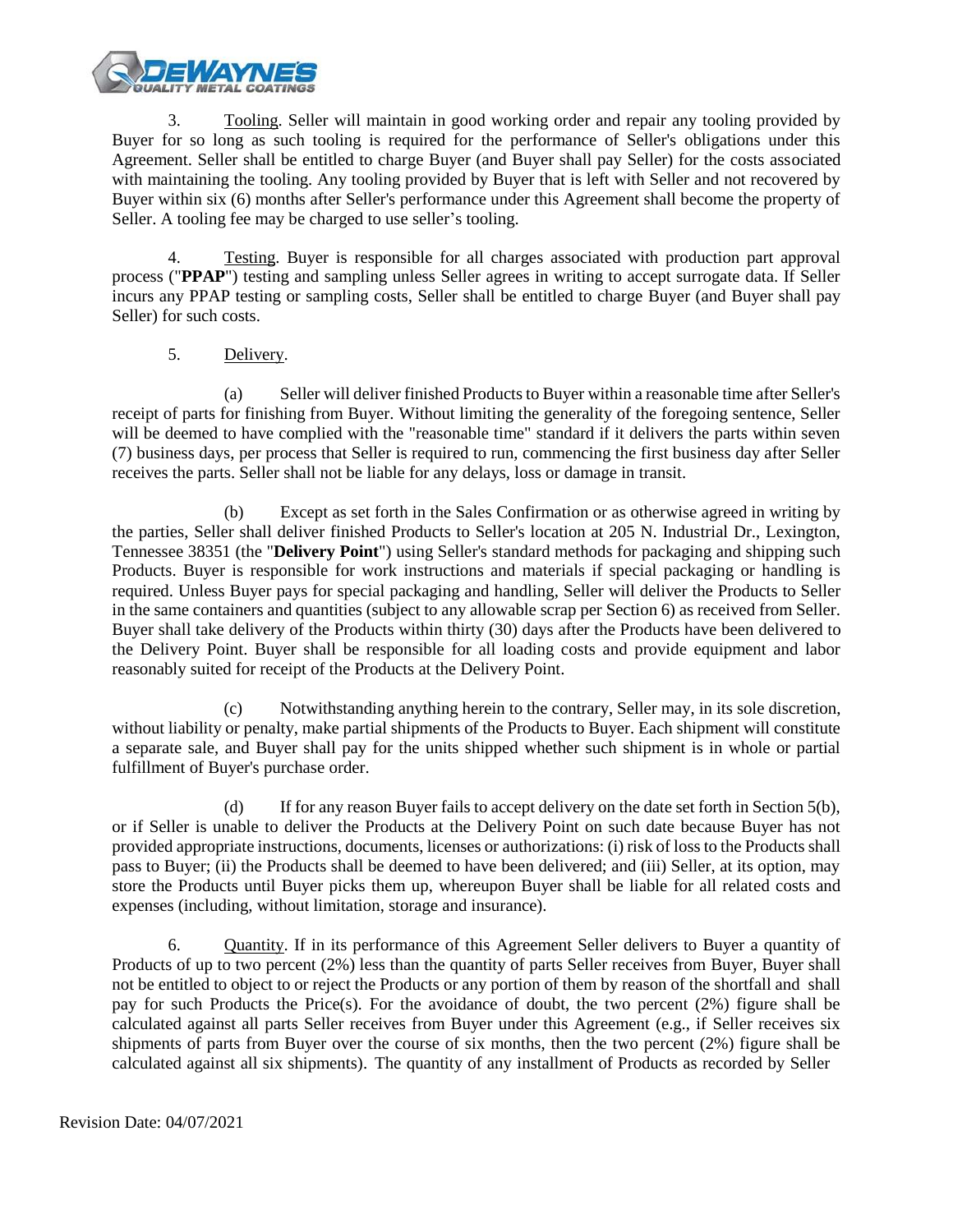

on delivery is conclusive evidence of the quantity received by Buyer on delivery unless Buyer can provide conclusive evidence proving the contrary.

7. Shipping Terms. Delivery shall be made FOB Seller's location at 205 N. Industrial Dr., Lexington, Tennessee 38351. Quotations do not include any shipping costs. Seller is not responsible for any freight, transportation, insurance, handling, demurrage or similar charges, which charges shall be the sole responsibility of Buyer. Any shipping rates included in Seller's quotations are estimates.

8. Title and Risk of Loss. Buyer shall retain title to the parts it provides to Seller for finishing. Risk of loss passes to Buyer upon delivery of the Products at the Delivery Point.

9. Amendment and Modification. These Terms may only be amended or modified in a writing which specifically states that it amends these Terms and is signed by an authorized representative of each party.

# 10. Inspection and Rejection of Nonconforming Products.

(a) Buyer shall inspect the Products within ten (10) days of receipt ("**Inspection Period**"). Buyer will be deemed to have accepted the Products unless it notifies Seller in writing of any nonconforming Products during the Inspection Period and furnishes such written evidence or other documentation as required by Seller. For purposes of this Section only, the term "Products" includes any samples. A Product is nonconforming only if it does not meet the specifications set forth in the Sales Confirmation.

(b) If Buyer timely notifies Seller of any nonconforming Products, Seller shall, in its sole discretion, (i) repair such nonconforming Products, or (ii) credit or refund the Price of such nonconforming Products at the pro rata contract rate, together with any reasonable shipping and handling expenses incurred by Buyer in connection therewith. If Seller exercises its option to repair nonconforming Products, Buyer shall ship, at Seller's cost but at Buyer's risk of loss, the nonconforming Products to Seller's facility located at 205 N. Industrial Dr., Lexington, Tennessee 38351. Delivery of the repaired Products shall be made in accordance with Section 5.

Buyer acknowledges and agrees that the remedy set forth in Section  $10(b)$  is Buyer's exclusive remedy for the delivery of nonconforming Products. Except as provided under Section 10(b), all sales of Products to Buyer are made on a one-way basis and Buyer has no right to return Products purchased under this Agreement to Seller.

11. Price.

(a) Buyer shall purchase the Products from Seller at the price(s) (the "**Price(s)**") set forth in the Sales Confirmation, provided that Seller may adjust pricing based on the outcome of an initial sample or production run. Seller reserves the right to correct any mathematical or typographical errors in the Sales Confirmation. Seller also reserves the right to change pricing for increases in its costs for material, labor and benefits, energy or other items outside of Seller's control. If the Price(s) should be increased by Seller before delivery of the Products, then these Terms shall be construed as if the increased price(s) were originally inserted in this Agreement, and Buyer shall be billed by Seller on the basis of such increased price(s).

(b) All Price(s) are based on the lot sizes set forth in the Sales Confirmation. The minimum lot charge is \$125.00 per lot for each part number and for each process. If Buyer requires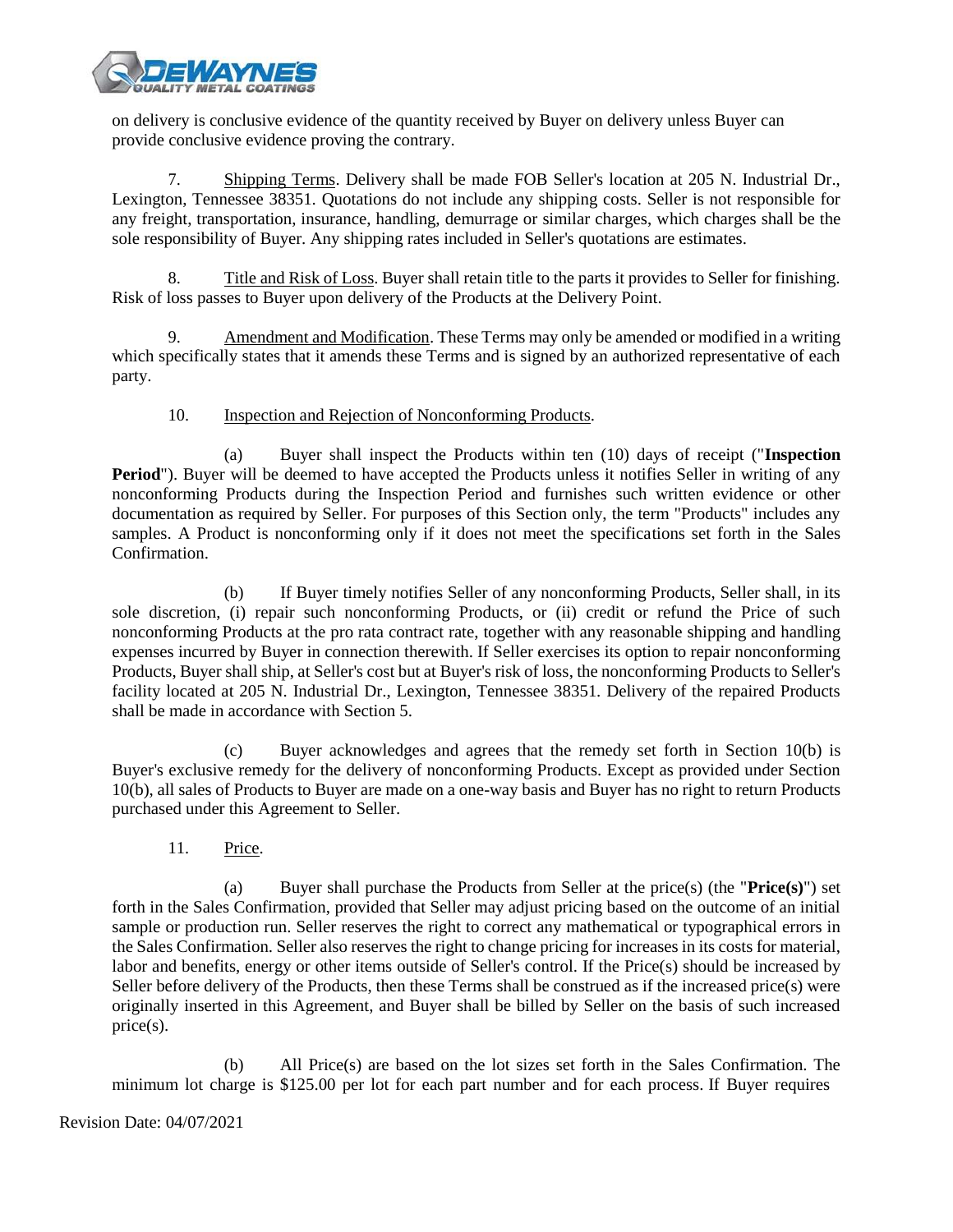

expedited delivery of the Products, overtime charges are \$500.00 per hour per line with a minimum of four (4) hours on Saturdays, Sundays and holidays. Seller's normal business hours are 7 AM to midnight, Monday through Friday.

(c) All Prices are exclusive of all sales, use and excise taxes, and any other similar taxes, duties and charges of any kind imposed by any Governmental Authority on any amounts payable by Buyer. Buyer shall be responsible for all such charges, costs and taxes; provided, however, that, Buyer shall not be responsible for any taxes imposed on, or with respect to, Seller's income, revenues, gross receipts, personnel or real or personal property or other assets.

### 12. Payment Terms.

(a) Buyer shall pay all invoiced amounts due to Seller on delivery unless Seller notifies Buyer in writing of Buyer's credit approval, in which case Buyer shall pay all invoiced amounts due to Seller within thirty (30) days from the date of Seller's invoice. Buyer shall make all payments hereunder by wire transfer, ACH, corporate check or credit card and in US dollars.

(b) Buyer shall pay interest on all late payments at the lesser of the rate of one and one half percent (1.5%) per month or the highest rate permissible under applicable law, calculated daily and compounded monthly. Buyer shall reimburse Seller for all costs incurred in collecting any late payments, including, without limitation, attorneys' fees. In addition to all other remedies available under these Terms or at law (which Seller does not waive by the exercise of any rights hereunder), Seller shall be entitled to suspend the delivery of any Products if Buyer fails to pay any amounts due and owing to Seller.

(c) Buyer shall not withhold payment of any amounts due and payable by reason of any set-off of any claim or dispute with Seller, whether relating to Seller's breach, bankruptcy or otherwise.

# 13. Limited Warranty.

(a) Seller warrants to Buyer that, for a period equal to the shorter of Buyer's testing cycle and three (3) months from the date of shipment of the Products ("**Warranty Period**"), such Products will meet the specifications set forth in the Sales Confirmation and be free from material defects in material and workmanship.

# **(b) EXCEPT FOR THE WARRANTY SET FORTH IN SECTION 13(A), SELLER MAKES NO REPRESENTATIONS OR WARRANTIES WITH RESPECT TO THE PRODUCTS, INCLUDING ANY WARRANTY OF MERCHANTABILITY, WARRANTY OF FITNESS FOR A PARTICULAR PURPOSE, WARRANTY OF TITLE OR WARRANTY AGAINST INFRINGEMENT OF INTELLECTUAL PROPERTY RIGHTS OF A THIRD PARTY, WHETHER EXPRESS OR IMPLIED BY LAW, COURSE OF DEALING, COURSE OF PERFORMANCE, USAGE OF TRADE OR OTHERWISE.**

**(c)** Products manufactured by a third party ("**Third Party Product**") may constitute, contain or be contained in, incorporated into, attached to or packaged together with, the Products. Third Party Products are not covered by the warranty in Section 13(a). For the avoidance of doubt, **SELLER MAKES NO REPRESENTATIONS OR WARRANTIES WITH RESPECT TO ANY THIRD PARTY PRODUCT, INCLUDING ANY WARRANTY OF MERCHANTABILITY, WARRANTY OF FITNESS FOR A PARTICULAR PURPOSE, WARRANTY OF TITLE OR WARRANTY**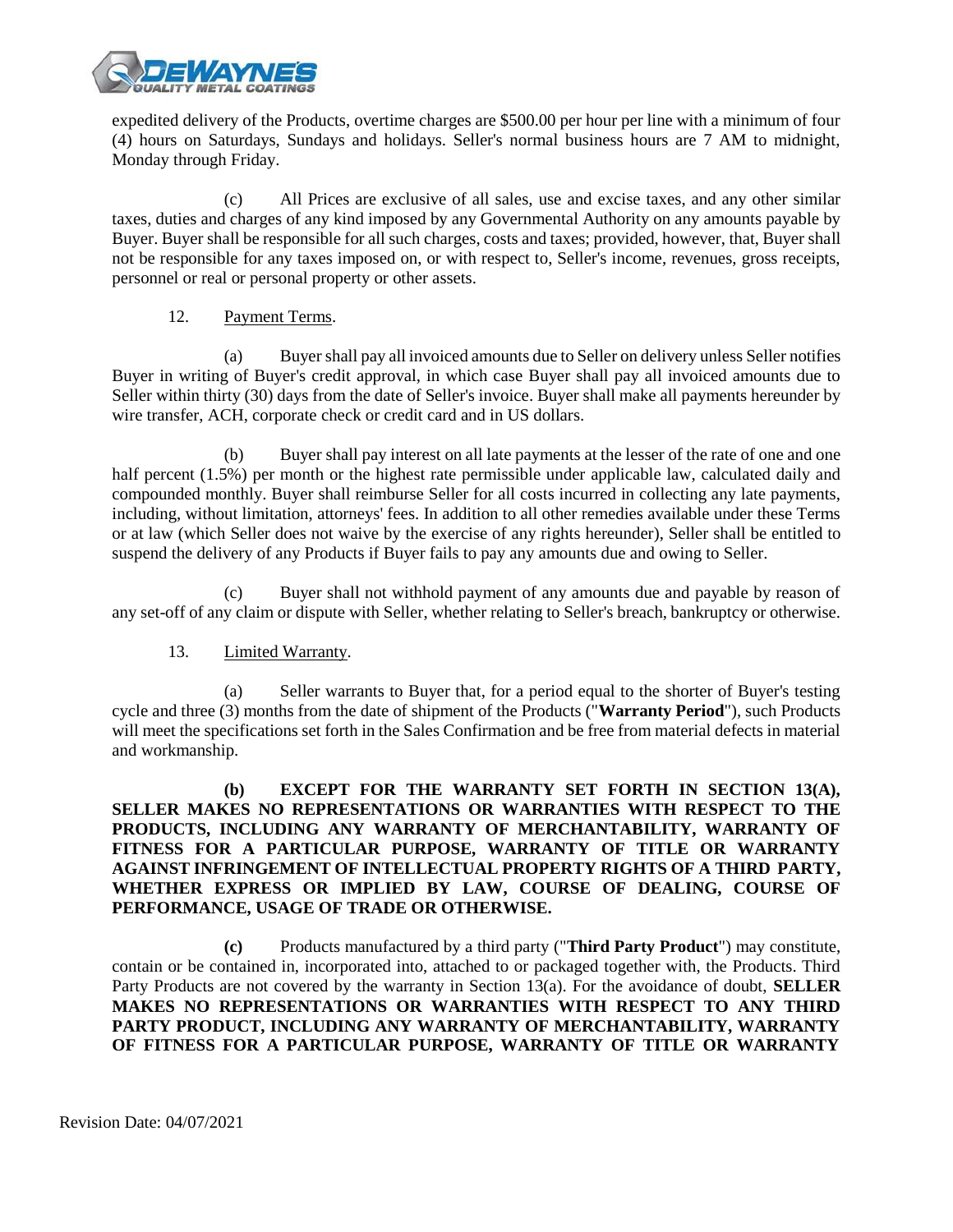

# **AGAINST INFRINGEMENT OF INTELLECTUAL PROPERTY RIGHTS OF A THIRD PARTY, WHETHER EXPRESS OR IMPLIED BY LAW, COURSE OF DEALING, COURSE OF PERFORMANCE, USAGE OF TRADE OR OTHERWISE.**

(d) Seller shall not be liable for a breach of the warranty set forth in Section 13(a) unless: (i) Buyer gives written notice of the defect, reasonably described, to Seller within ten (10) days of the time when Buyer discovers or ought to have discovered the defect; (ii) Seller is given a reasonable opportunity after receiving the notice to examine such Products and Buyer (if requested to do so by Seller) returns such Products to Seller's place of business at Seller's cost for the examination to take place there; and (iii) Seller reasonably verifies Buyer's claim that the Products are defective.

(e) Seller shall not be liable for a breach of the warranty set forth in Section 13(a) if: (i) Buyer makes any further use of such Products after giving such notice; (ii) the defect arises because Buyer failed to follow Seller's oral or written instructions as to the storage, installation, commissioning, use or maintenance of the Products; or (iii) Buyer alters or repairs such Products without the prior written consent of Seller.

(f) Subject to Section 13(d) and Section 13(e) above, with respect to any such Products during the Warranty Period, Seller shall, in its sole discretion, (i) repair such defective Products, or (ii) credit or refund the Price of such defective Products at the pro rata contract rate, together with any reasonable shipping and handling expenses incurred by Buyer in connection therewith. If Seller exercises its option to repair defective Products, Buyer shall ship, at Seller's cost but at Buyer's risk of loss, the nonconforming Products to Seller's facility located at 205 N. Industrial Dr., Lexington, Tennessee 38351. Delivery of the repaired Products shall be made in accordance with Section 5.

# **(g) THE REMEDY SET FORTH IN SECTION 13(F) SHALL BE BUYER'S SOLE AND EXCLUSIVE REMEDY AND SELLER'S ENTIRE LIABILITY FOR ANY BREACH OF THE LIMITED WARRANTY SET FORTH IN SECTION 13(A).**

### 14. Limitation of Liability.

**(a) IN NO EVENT SHALL SELLER BE LIABLE TO BUYER OR ANY THIRD PARTY FOR ANY LOSS OF USE, REVENUE OR PROFIT, OR FOR ANY CONSEQUENTIAL, INDIRECT, INCIDENTAL, SPECIAL, EXEMPLARY OR PUNITIVE DAMAGES, WHETHER ARISING OUT OF BREACH OF CONTRACT, TORT (INCLUDING NEGLIGENCE) OR OTHERWISE, REGARDLESS OF WHETHER SUCH DAMAGES WERE FORESEEABLE AND WHETHER OR NOT SELLER HAS BEEN ADVISED OF THE POSSIBILITY OF SUCH DAMAGES, AND NOTWITHSTANDING THE FAILURE OF ANY AGREED OR OTHER REMEDY OF ITS ESSENTIAL PURPOSE.**

# **(b) IN NO EVENT SHALL SELLER'S AGGREGATE LIABILITY ARISING OUT OF OR RELATED TO THIS AGREEMENT, WHETHER ARISING OUT OF BREACH OF CONTRACT, TORT (INCLUDING NEGLIGENCE) OR OTHERWISE, EXCEED THE TOTAL OF THE AMOUNTS PAID TO SELLER FOR THE PRODUCTS SOLD HEREUNDER.**

(c) Buyer shall indemnify and hold Seller harmless from and against any and all damages and liabilities incurred by Seller in excess of the amounts set forth in Sections 14(a) and 14(b). The limitation of liability set forth in Section 14(b) shall not apply to (i) liability resulting from Seller's gross negligence or willful misconduct or (ii) death or bodily injury resulting from Seller's acts or omissions.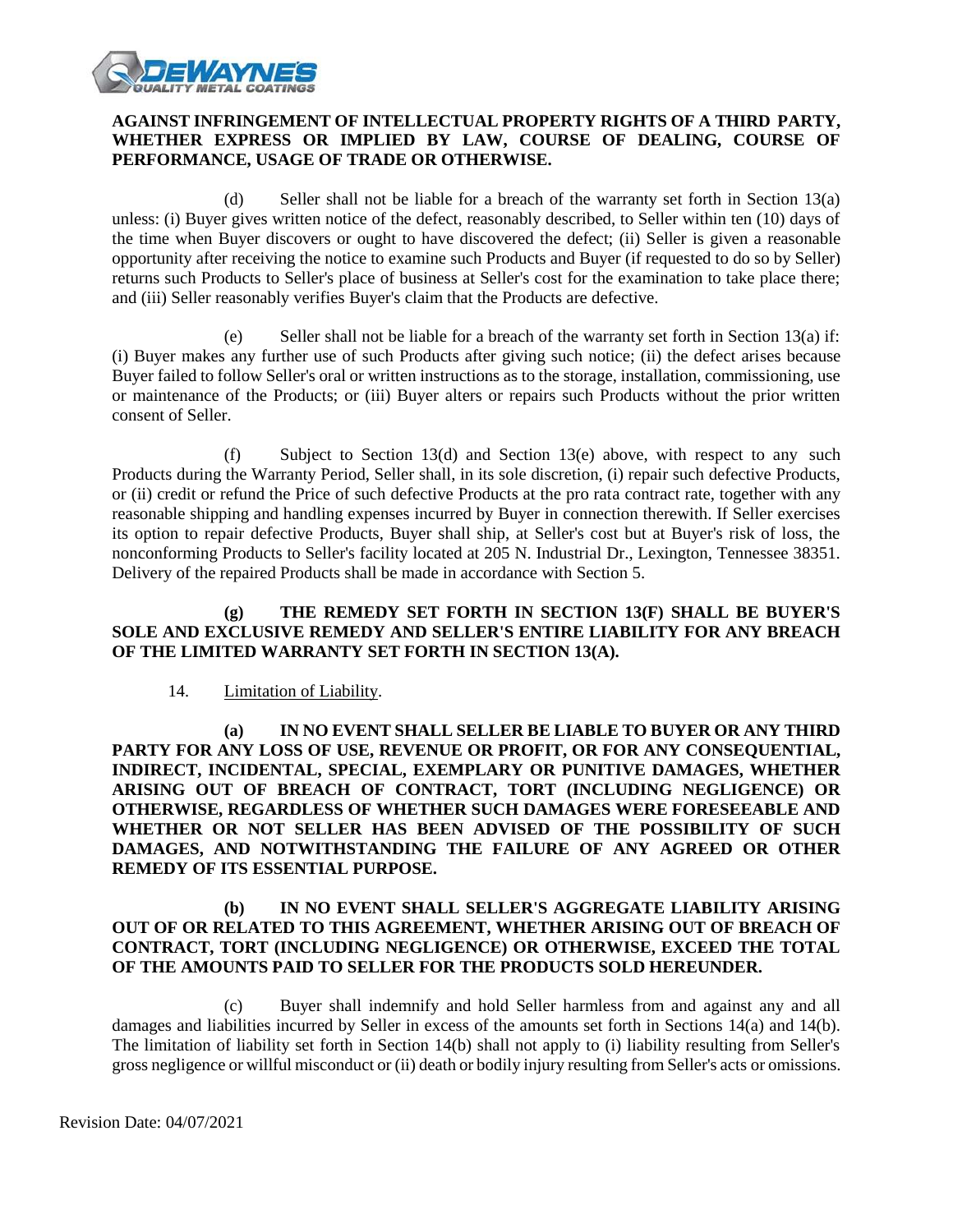

15. Compliance with Law. Buyer shall comply with all applicable laws, regulations and ordinances. Buyer shall maintain in effect all the licenses, permissions, authorizations, consents and permits that it needs to carry out its obligations under this Agreement.

16. Termination. In addition to any remedies that may be provided under these Terms, Seller may terminate this Agreement with immediate effect upon written notice to Buyer, if Buyer: (a) fails to pay any amount when due under this Agreement and such failure continues for thirty (30) days after Buyer's receipt of written notice of nonpayment; (b) has not otherwise performed or complied with any of these Terms, in whole or in part; or (c) becomes insolvent, files a petition for bankruptcy or commences or has commenced against it proceedings relating to bankruptcy, receivership, reorganization or assignment for the benefit of creditors. Seller may also terminate this Agreement on sixty (60) days' written notice to Buyer.

17. Waiver. No waiver by Seller of any of the provisions of this Agreement is effective unless explicitly set forth in writing and signed by Seller. No failure to exercise, or delay in exercising, any right, remedy, power or privilege arising from this Agreement operates, or may be construed, as a waiver thereof. No single or partial exercise of any right, remedy, power or privilege hereunder precludes any other or further exercise thereof or the exercise of any other right, remedy, power or privilege.

18. Confidential Information. All non-public, confidential or proprietary information of Seller, including but not limited to specifications, samples, patterns, designs, plans, drawings, documents, data, business operations, customer lists, pricing, discounts or rebates, disclosed by Seller to Buyer, whether disclosed orally or disclosed or accessed in written, electronic or other form or media, and whether or not marked, designated or otherwise identified as "confidential" in connection with this Agreement is confidential, solely for the use of performing this Agreement and may not be disclosed or copied unless authorized in advance by Seller in writing. Upon Seller's request, Buyer shall promptly return all documents and other materials received from Seller. Seller shall be entitled to injunctive relief for any violation of this Section. This Section does not apply to information that is: (a) in the public domain; (b) known to Buyer at the time of disclosure; or (c) rightfully obtained by Buyer on a non- confidential basis from a third party.

19. Force Majeure. Seller shall not be liable or responsible to Buyer, nor be deemed to have defaulted or breached this Agreement, for any failure or delay in fulfilling or performing any term of this Agreement when and to the extent such failure or delay is caused by or results from acts or circumstances beyond the reasonable control of Seller, including, without limitation, acts of God, flood, fire, earthquake, explosion, governmental actions, war, invasion or hostilities (whether war is declared or not), terrorist threats or acts, riot or other civil unrest, national emergency, revolution, insurrection, epidemic, lockouts, strikes or other labor disputes (whether or not relating to either party's workforce), restraints or delays affecting carriers, inability or delay in obtaining supplies of adequate or suitable materials, materials or telecommunication breakdown or power outage.

20. Assignment. Buyer shall not assign any of its rights or delegate any of its obligations under this Agreement without the prior written consent of Seller. Any purported assignment or delegation in violation of this Section is null and void. No assignment or delegation relieves Buyer of any of its obligations under this Agreement.

21. Relationship of the Parties. The relationship between the parties is that of independent contractors. Nothing contained in this Agreement shall be construed as creating any agency, partnership,